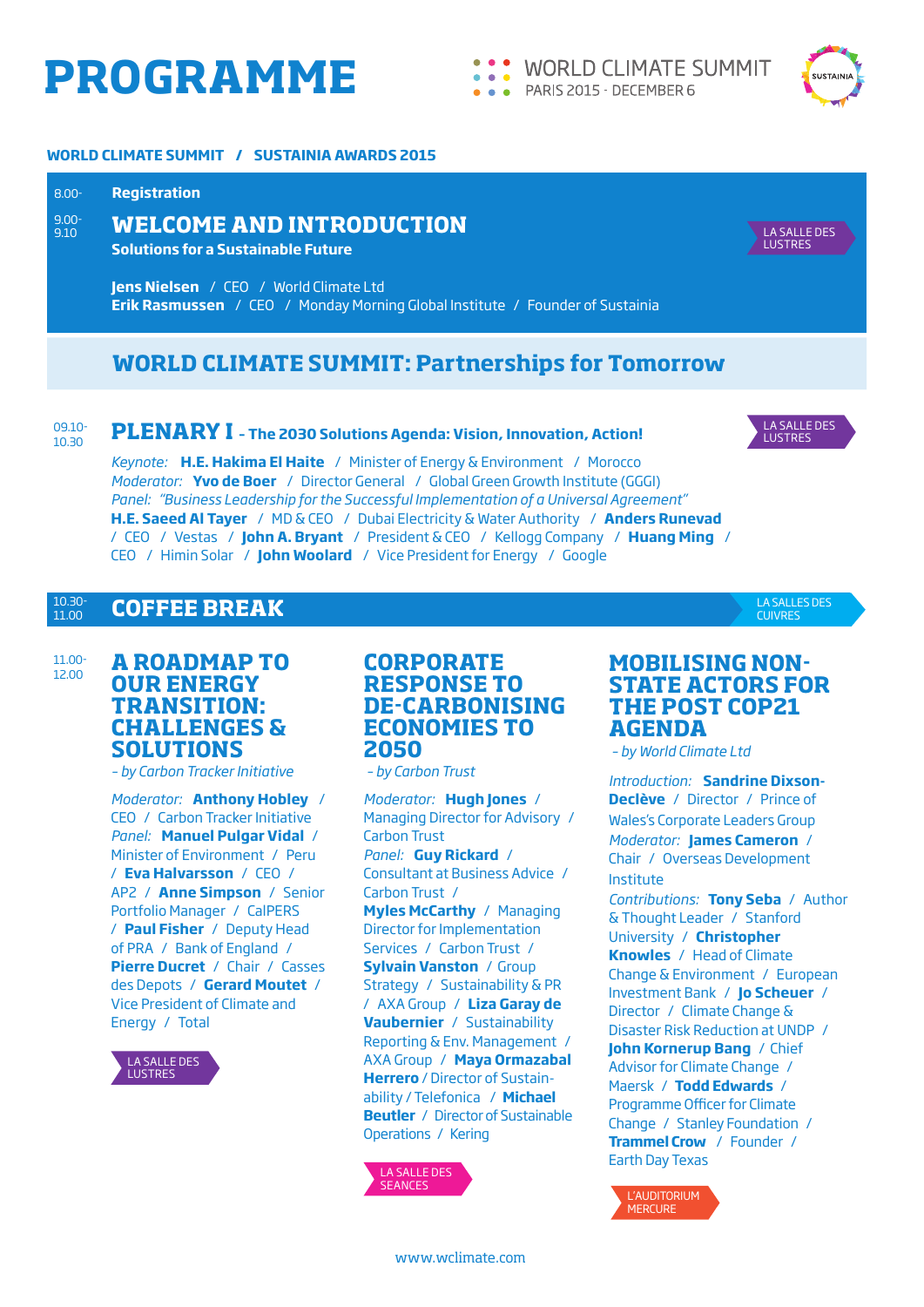#### 12.00- 13.15 **PLENARY II – Partnering For Our Future**



*Moderator:* **Joel Makower** / Chairman & Exec. Editor / GreenBiz *Opening Remarks:* **Jean-Pierre Clamadieu** / CEO / Solvay / "CEO Commitments at COP21" / **Stephan Ouaknine** / CEO / Inerjys "New Investment Frameworks for Renewable Energy" *Panel:* "Pricing Carbon, and other market mechanisms to accelerate green solutions" / **Jonathan Taylor** / Vice President / EIB / **David Huertel** / Minister of Environment / Government of Quebec / **Stephan Ouaknine** / CEO / Inerjys / *Facilitator:* **Joan MacNaughton** / Executive Chair / WEC Trilemma *Armchair Discussion:* "Innovative finance for PPPs" / **Rachel Kyte** / Vice President & Special Envoy for Climate Change / World Bank / **Torben Moger Pedersen** / CEO / PensionDanmark

#### **LUNCH BREAK** 13.15- 14.00

14.00- 15.00

LA SALLES DES CUIVRES

### **PLENARY III – NEW BUSINESS AND DEVELOPMENT MODELS FOR SUSTAINABLE DEVELOPMENT**

*Master of Ceremony:* **Sally Ranney** / President / AREI *Keynote:* **President Ólafur Ragnar** Grímsson, President of Iceland "Scaling Renewables for a Sustainable Future" *Presentation:* **H.E. Saeed Al Tayer** / MD & CEO / Dubai Electricity & Water Authority "Dubai & the Green Economy" & Launch of the State of Green Economy Report 2016 / **Gregor Robertson** / Mayor of Vancouver "Vancouver: Green by Design" *Moderator:* **Chip Comins** / Chairman & CEO / AREI *Panel:* "Drivers for scaling green solutions" / **Jens-Peter Saul** / CEO / Ramboll / **Dr. Paul Bunje**  / Principal Scientist / Xprize / **Ian McKay** / CEO / Vancouver Economic Commission

### **THE WINTER SPORTS INDUSTRY, MOUNTAIN COMMUNITIES, AND THE FUTURE OF SNOW**

*– by Climate Reality Project*

*Introduction:* **Ken Berlin** / CEO / Climate Reality Project *Moderator:* **Porter Fox** / Author, Editor, Nowhere Magazine *Panel:* **Ken Berlin** / CEO / Climate Reality Project / **Michael Brune** / Executive Director / Sierra Club / **Bruno Cercley** / CEO / Rossignol / **Steve Skadron** / Mayor of the City of Aspen / **Seth Wescott** / 2-time Olympic gold medal snowboarder / **Elizabeth Burakowski** / Postdoctoral Researcher at University of New Hampshire and Visiting Scientist at National Center for Atmospheric Research



### **BUILDING A SUSTAINABLE BIO-ECONOMY**

*– by Bioeconomy Consortium*

*Introduction:* **Stephanie Batchelor** / Director / State and International Policy / BIO / **Bliss Baker** / President / GRFA *Keynote:*

**Glen Murray** / Minister of the Environment & Climate Change / Ontario / **Barend Verachtert** / Deputy Head of Unit Biotechnologies / European Commission

*Moderator:* **Robert Wright** *Panel:* "Harnessing the potential of bio-based products and fuels to mitigate climate change" / **Marcel Wubbolts** / Chief Technology Officer / DSM / **Dr. James Philp** / OECD Secretariat / **Geoff Cooper** / US Renewable Fuels Association / **Gerard Ostheimer** / Global Lead for Sustainable Bionergy / UN Sustainable Energy / **Jeroen van Campen** / Global Lead / Cellulosic Ethanol Licensing / Dupont



## LA SALLE DES SEANCES

#### 15.00- 16.00 **PLENARY IV - Innovation & Leadership**



*Keynote:* **President Felipe Calderon** / Chairman / New Climate Economy *Moderator:* **Philippe Joubert** / Executive Chairman / Global Electricity Initiative *Panel*: "Climate Actions Post 2015" / **President Felipe Calderon** / Chairman / New Climate Economy / **Carlos Sallé Alonso** / Director for Energy Policies & Climate Change / Iberdrola / **Sir David King** / Foreign Office Special Representative for Climate Change / Government of the UK / **Bazmi Husain** / Managing Director / ABB India / **Paul Dickinson** / Executive Chairman / CDP /

*Summit Conclusions:* **Andre Schneider** / Chairman / World Climate Ltd *A World of Solutions:* **Erik Rasmussen** / CEO / Monday Morning Global Institute / Founder of Sustainia

**COFFEE BREAK** 16.30

LA SALLES DES CUIVRES